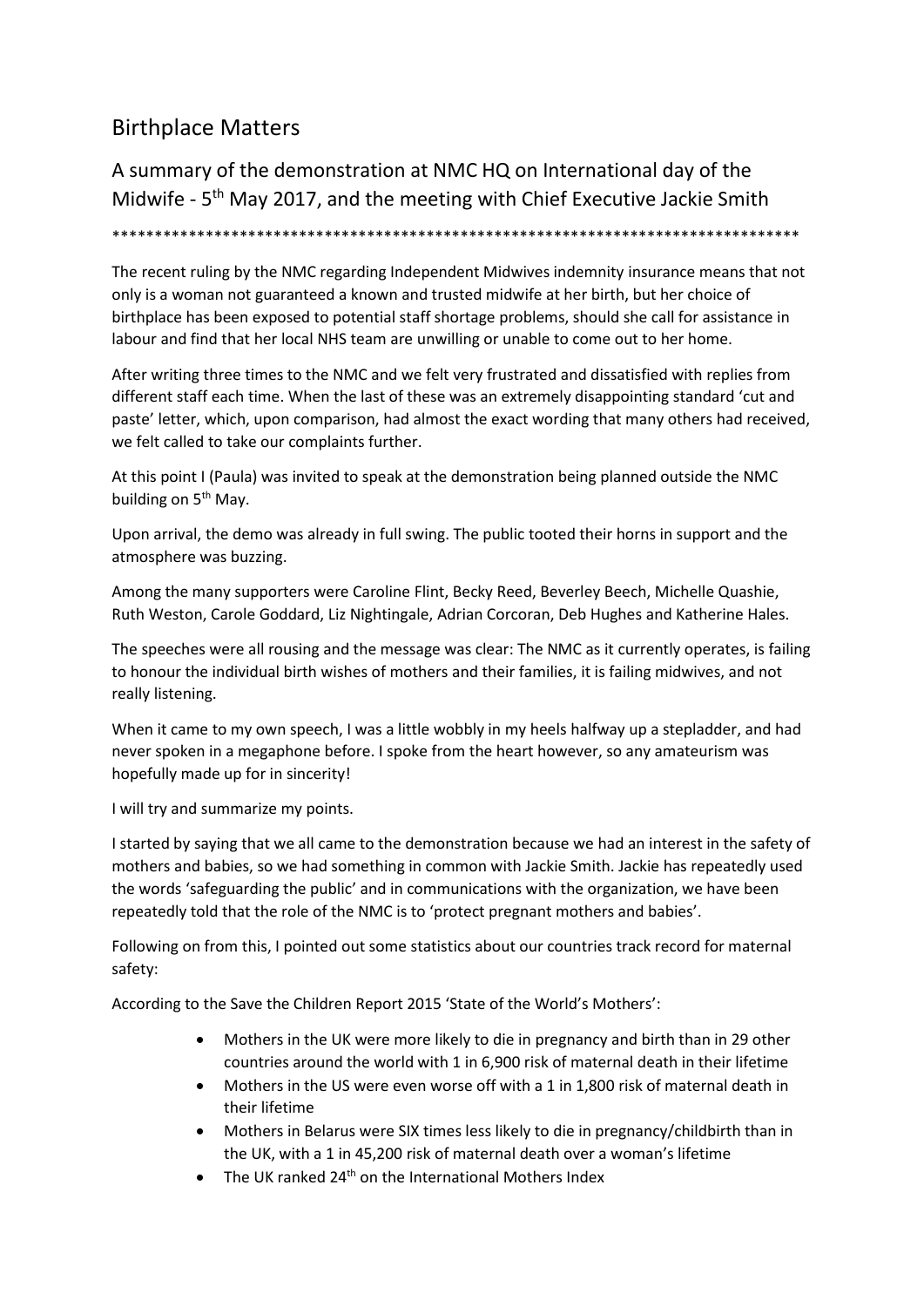$\bullet$  The US ranked 33 $^{\text{rd}}$ 

Given these shocking statistics….why are we trying to emulate the American model where insurance rules all, and where it therefore shapes perinatal practise, when this is *clearly a step in the wrong direction* for maternal safety?

I went on to discuss a few statistics from the European Perinatal Report 'Babies' from 2010 which showed that Scandinavian countries are consistently safer than the UK. I gave the example of Sweden (1.5 deaths per 1,000 births).

At this point I discussed what is so good about the Swedish maternity model:

- Known and trusted midwife  $-$  continuity of care
- Low intervention rates
- Only 1 ultrasound in 9 months
- Pregnancy and birth are not treated as an illness and a doctor is only seen if problems develop

I pointed out that instead of reinforcing models for birth on countries with the worst midwifery statistics, why isn't the NMC, if it cares about safety and safeguarding so much, not turning its efforts to encouraging the midwifery models which are so obviously working and that are *the safest for babies and mothers*? Why not copy Sweden…Belarus…Iceland…Norway… or Finland? All these countries have better outcomes for mothers.

Right here in the UK, the Independent Midwifery Model is the closest thing we have to achieving what the safest countries are providing.

One can only conclude that the insurance driven model, whilst clearly profitable for a certain sector of business, is *damaging safety for mothers and babies,* since the terms and conditions of how, where and when women give birth is being dominated by insurance companies. The NMC is therefore complicit in reinforcing an inferior, more dangerous model by punishing midwives and pushing mothers down that same road.

I then asked the question: who benefits from the insurance claim culture? Is it mothers?

In an article from the Telegraph from  $11<sup>th</sup>$  July 2015, I quoted the following:

"In one case highlighted by the NHS, a claim was settled for  $£2,000$  compensation, four months after it was received – but the patient's lawyers then presented a bill for £53,529. In another, a patient was paid £5,000 in damages after a doctor failed to diagnose a kidney tumour – but lawyers, charging £800 an hour, billed the NHS for £121,701 in costs"

It looks like the insurance companies are onto a really good deal here! Who really wins from the wildly inflated sums the NMC is insisting upon?

It sure isn't mothers. It isn't babies. It isn't midwives.

After thanking everyone who works so hard to offer excellent, safe midwifery to mothers and pledging the ongoing support and encouragement of Birthplace Matters for the cause of truly safer midwifery, it was time to go in and speak to Jackie Smith, the chief executive of the NMC.

\*\*\*\*\*\*\*\*\*\*\*\*\*\*\*\*\*\*\*\*\*\*\*\*\*\*\*\*\*\*\*\*\*\*\*\*\*\*\*\*\*\*\*\*\*\*\*\*\*\*\*\*\*\*\*\*\*\*\*\*\*\*\*\*\*\*\*\*\*\*\*\*\*\*\*\*\*\*\*\*\*\*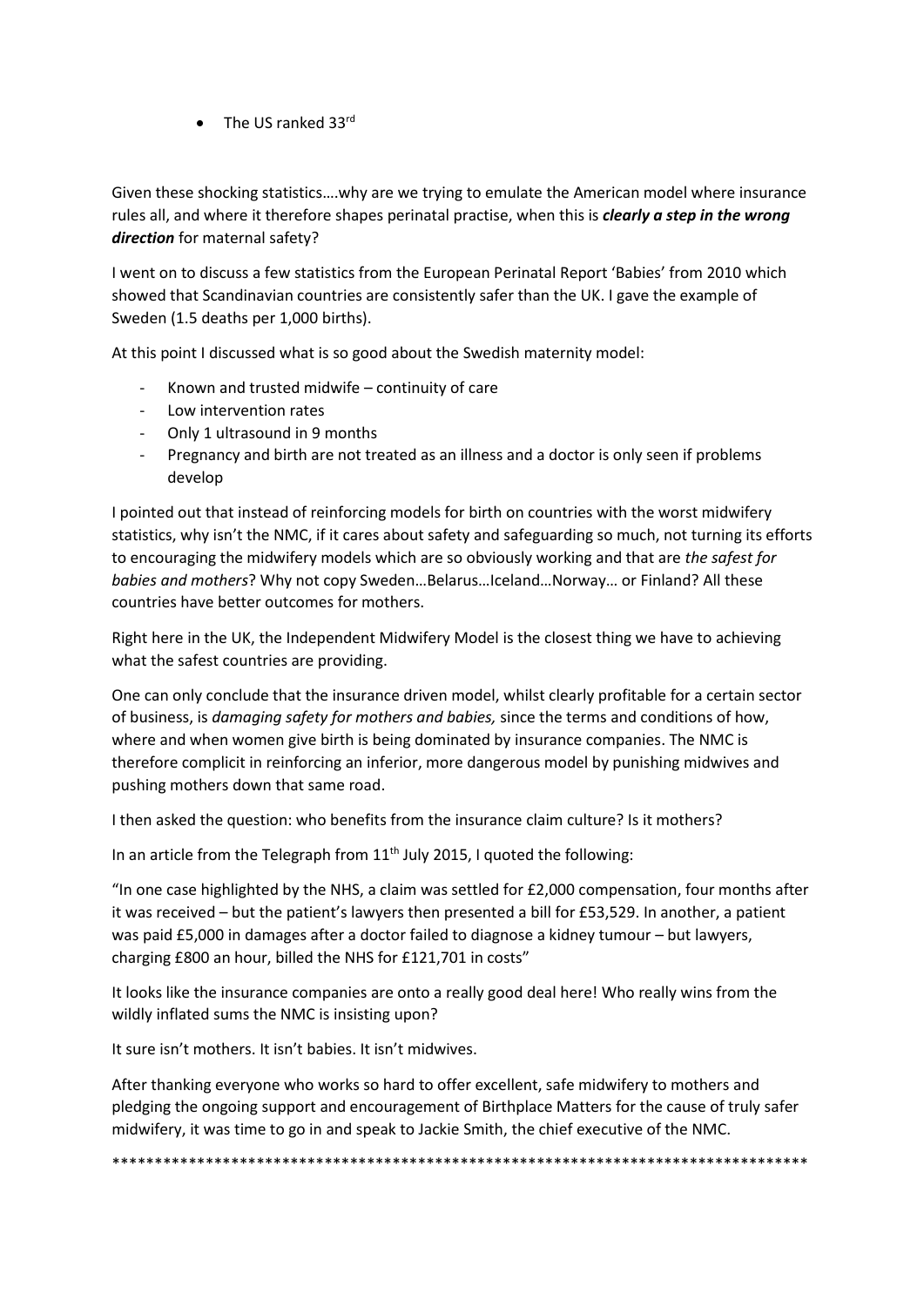## Around the table with Jackie Smith.

A small number of representatives from various organizations were chosen to come and speak with Jackie. Those in attendance were: Ruth Weston (Birth Choices, AIMS member), Beverley Beech (Chair of AIMS UK), Katherine Hales (ARM National Co-ordinator), Deb Hughes (ARM member), and myself (Founder of Birthplace Matters).

From the NMC there was Jackie Smith (Chief Executive), Emma Broadbent, (Director of Registration), and Rachel Dufton, (Assistant Director of Communications).

I will stick to discussing those bits of the conversation which related to the subject of Birthplace, and the erosion of women's rights and ability to give birth at home supported by midwives on their own terms.

Beverley Beech asked Jackie what she was supposed to say to mothers who were contacting AIMS more and more frequently at 37+ weeks having been told by their local hospital team that they cannot now have the homebirth they had planned for throughout their pregnancy. Jackie's answer was that we should take this up with the DOH, referring to Jeremy Hunt as a more appropriate person to lobby.

I felt moved to speak up at this point. "With respect Jackie, I'm not feeling very confident about the intentions of Jeremy Hunt in the matter of helping women to have choices in birth"

Quoting from an interview Jeremy gave to the Health Service Journal in 2014 in which he had said

"Patient choice is not key to improving NHS performance and there are natural monopolies in healthcare, where patient choice is never going to drive change"

I also quoted David Cameron, who said, post-election in 2010:

"What I want to know is how to drive the NHS to be a fantastic business"

I told her I had grave concerns about the value our government placed on women's birth choices, or lack thereof, and the influence this may have in driving NMC policy.

Later on, the conversation about independent midwives indemnity insurance came up. I again quoted the same figures I had used earlier in my speech outside the NMC to demonstrate who is really benefiting most from insurance claims – and pointing out that the current recommendations that were crippling independent midwives ability to practise, was resulting in mothers losing the guarantee of having a midwife at home. We discussed the implications of this, saying that some mothers are now choosing to free birth out of desperation or are being forced into hospital to receive care.

I brought up the mortality statistics again for the UK compared with the USA, where insurance companies effectively dictate the terms and conditions for birth, and then further compared the data with other European countries. I pointed out that independent midwives were the closest thing that that we had to the model in those countries which were safest for women to give birth, and asked Jackie, why, if the NMC was so concerned with safeguarding mothers and babies, they was being so complicit and integral in pushing our midwifery model down that path towards this US style system? Jackie refused to comment.

There is some light at the end of the tunnel. Both Jackie Smith and Emma Broadbent admitted that the NMC could do better at listening to concerns of pressure groups and engaging more